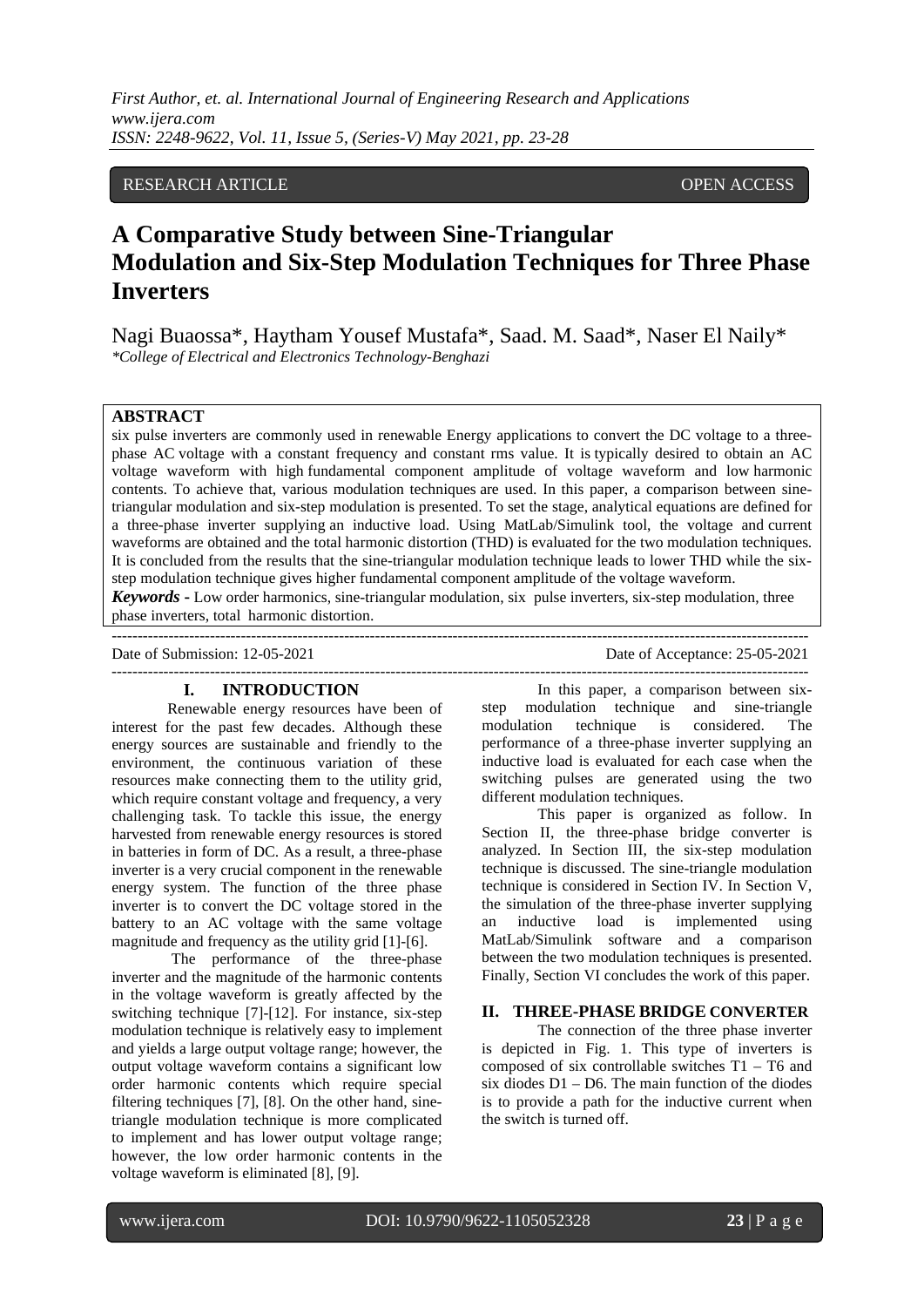

**Fig. 1:** Three-phase bridge converter connection

As shown,  $\nabla_{\text{de}}$  denotes the input dc voltage,  $\nabla_{\text{ag}}$ ,  $\nabla_{\text{bg}}$ and  $V_{\text{CE}}$  denote the line-to-ground voltages for each phase and  $\mathbf{I}_{\text{max}}$ ,  $\mathbf{I}_{\text{bs}}$  and  $\mathbf{I}_{\text{res}}$  denote the load currents for each phase.

The line-to-line voltages may be expressed in terms of the line-to-ground voltages as

$$
v_{abc} = v_{ag} - v_{bg} \tag{1}
$$

$$
\mathbf{v}_{\text{bes}} = \mathbf{v}_{\text{bg}} - \mathbf{v}_{\text{eg}} \tag{2}
$$

$$
\mathbf{v}_{\text{cas}} = \mathbf{v}_{\text{cg}} - \mathbf{v}_{\text{ae}} \tag{3}
$$

It can be shown from Fig.1that the total dc current equals the sum of the dc currents in all three legs; thus,

$$
i_{de} = i_{ade} + i_{bde} + i_{ede}
$$
 (4)

Typically, it is desired to obtain the line-to-neutral voltages which are related to the line-to-ground and the neutral-to-ground voltages as:

$$
v_{as} = v_{ag} - v_{ng}
$$
\n<sup>(5)</sup>

$$
= v_{bg} - v_{ng} \tag{6}
$$

$$
v_{cs} = v_{cg} - v_{ng} \tag{7}
$$

 By adding equations (5)-(7) and rearranging one may obtain

$$
v_{ng} = \frac{1}{3} \left( v_{ag} + v_{bg} + v_{cg} \right) - \frac{1}{3} \left( v_{as} + v_{bs} + v_{cs} \right)
$$
  
(8)

For a balanced three-phase system, the sum of the line-to-neutral voltages equals zero and thus,

$$
v_{ng} = \frac{1}{3} \left( v_{ag} + v_{bg} + v_{cg} \right)
$$
 (9)

By substituting (9) into (5)-(7), one can yield

$$
v_{\alpha s} = \frac{2}{3} v_{\alpha g} - \frac{1}{3} v_{bg} - \frac{1}{3} v_{cg}
$$
 (10)

$$
v_{bs} = \frac{2}{3}v_{bg} - \frac{1}{3}v_{ag} - \frac{1}{3}v_{cg}
$$
 (11)

$$
v_{cs} = \frac{2}{3}v_{cg} - \frac{1}{3}v_{ag} - \frac{1}{3}v_{bg}
$$
 (12)

# **III. SIX-STEP MODULATION**

In the previous section, expressions for the inverter's output line-to-neutral voltages are obtained. In this section, the six-step modulation technique is discussed. In this modulation technique, the switching pulses  $T1 - T6$  are generated using the logic circuit shown in Fig.2



The signals  $S1 - S3$  as function of the inverter angle,  $\theta_{\rm c}$ , are illustrated in Fig. 3



Fig. 3: Signals S1 – S3 as functions of  $\theta_{\rm c}$ 

To ensure a controllable output voltage, the duty cycle,  $\mathbf{\vec{a}}$  is defined as shown in Fig.2. This is achieved by comparing the duty cycle with the signal  $\mathbf{w}$  as depicted in Fig. 4.



Fig. 4: The duty cycle and signal  $\mathbf{F}$  as functions of  $\boldsymbol{\theta}_{\sigma}$ 

 $v_{bs}$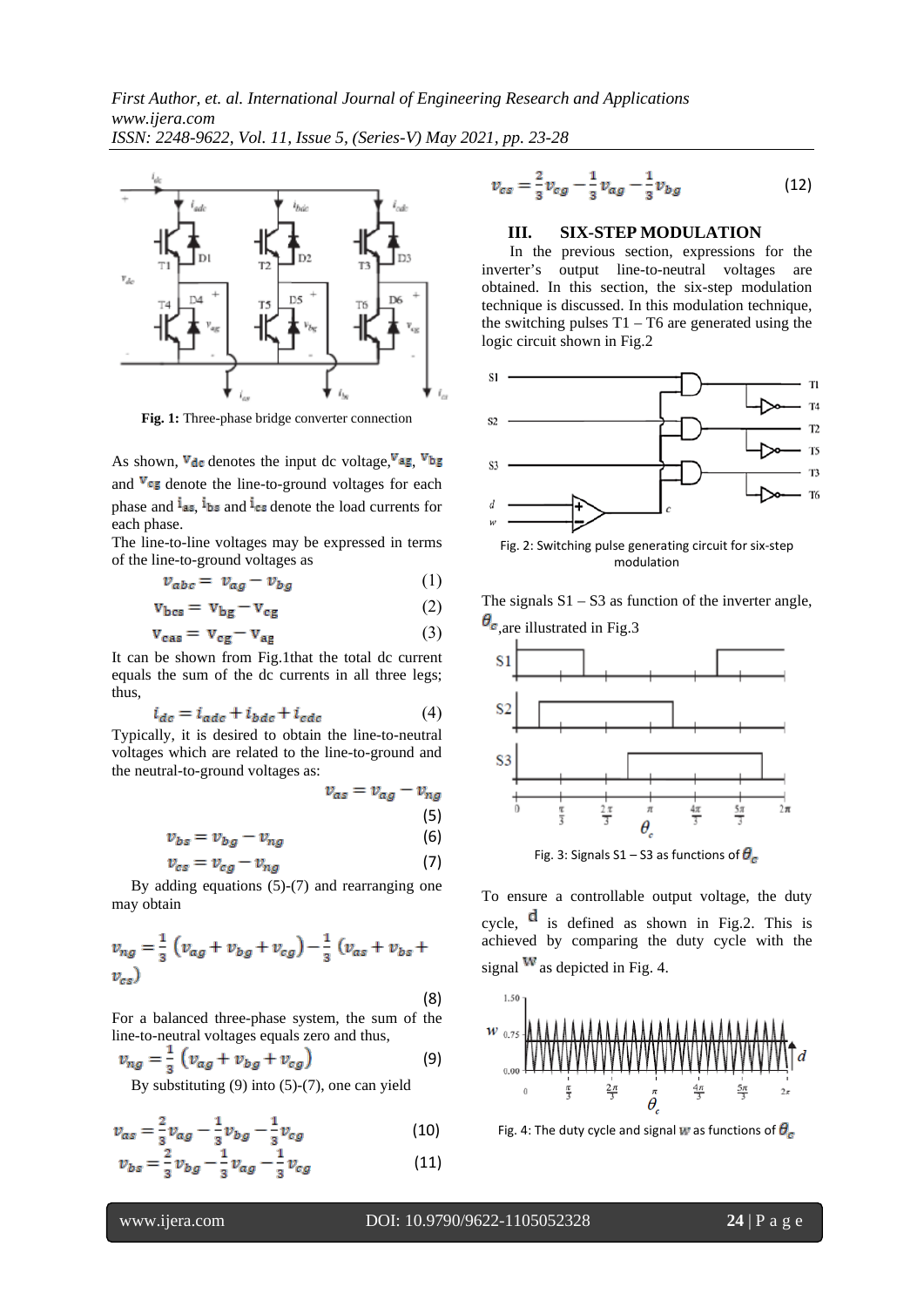### **IV. SINE-TRIANGLE MODULATION**

 Now the sine-triangle modulation is considered in this section. As shown in Fig.5, the switching pulses are generated by comparing triangular wave  $^{w}$  with sinusoidal duty cycles  $^{d_a}$ ,  $^{d_b}$ and  $\mathbf{d}_{\mathbf{c}}$ , where,

$$
d_a = d \cos \theta_c \tag{15}
$$

$$
d_b = d \cos \left(\theta_c - \frac{2\pi}{3}\right) \tag{16}
$$

$$
d_c = d \cos \left(\theta_c + \frac{2\pi}{3}\right) \tag{17}
$$

Where  $\overrightarrow{a}$  is the amplitude of the duty cycles



Fig. 5: Switching pulse circuit for sine-triangle modulation

It should be mentioned that the frequency of the duty cycles equals the fundamental frequency while the frequency of the triangle wave corresponds to the switching frequency which is relatively very high. Therefore, the duty cycle waveforms seem to be constant when compared to the triangle wave as depicted in Fig.6.



Fig. 6: Sine-wave and triangle wave comparison

#### **V. SIMULATION AND RESULTS**

In this section, the mathematical model of the six pulse inverter which is supplying an inductive load is implemented using Simulink environment as depicted in Fig.7. The switching pulses which operate the inverter switches are first generated using six-step modulation and then using sine-triangle modulation. The performance of the inverter which corresponds to each modulation technique is presented in this section.



Fig. 7: Simulink model of the inverter supplying RL load

For both cases, the obtained results are based on the parameters depicted in Table I.

| <b>Table</b><br>Head | <b>MODEL PARAMETERS</b> |                                             |                 |
|----------------------|-------------------------|---------------------------------------------|-----------------|
|                      | <b>Parameter</b>        | Symbol                                      | Value           |
|                      | DC voltage              | $V_{\rm ds}$                                | 100 V           |
|                      | Load resistance         | $R_{\scriptscriptstyle\rm I\hspace{-1pt}I}$ | $2\Omega$       |
|                      | Load Inductance         | $\mathbf{L}_\mathrm{R}$                     | 1 <sub>mH</sub> |
|                      | Fundamental frequency   | f                                           | 100 Hz          |
|                      | Switching frequency     | f.                                          | 3 kHz           |
|                      | Duty cycle              | d                                           | 0.6             |

#### *A. Using Six-Step Modulation*

First, the six-step modulation technique is used to generate the inverter switching pulses. As shown in Fig. 8, the ac voltage waveform is composed of three levels which should be expected from equations  $(10) - (12)$ . As shown, the voltage waveform is not pure sinusoid and thus it contains harmonic contents.



Fig. 8: Load voltage versus time for six-step modulation

Fig. 9 shows the magnitude of each harmonic normalized to the magnitude of the fundamental signal. Thus, the normalized magnitude of the fundamental signal equals one and the normalized magnitude of each harmonic signal represent the ratio between each harmonic magnitude and the fundamental magnitude. Although some high order harmonics seem to have a relatively large magnitude, they can be easily filtered using a simple low pass filter. However, filtering the low order harmonics is more challenging task [11], [12].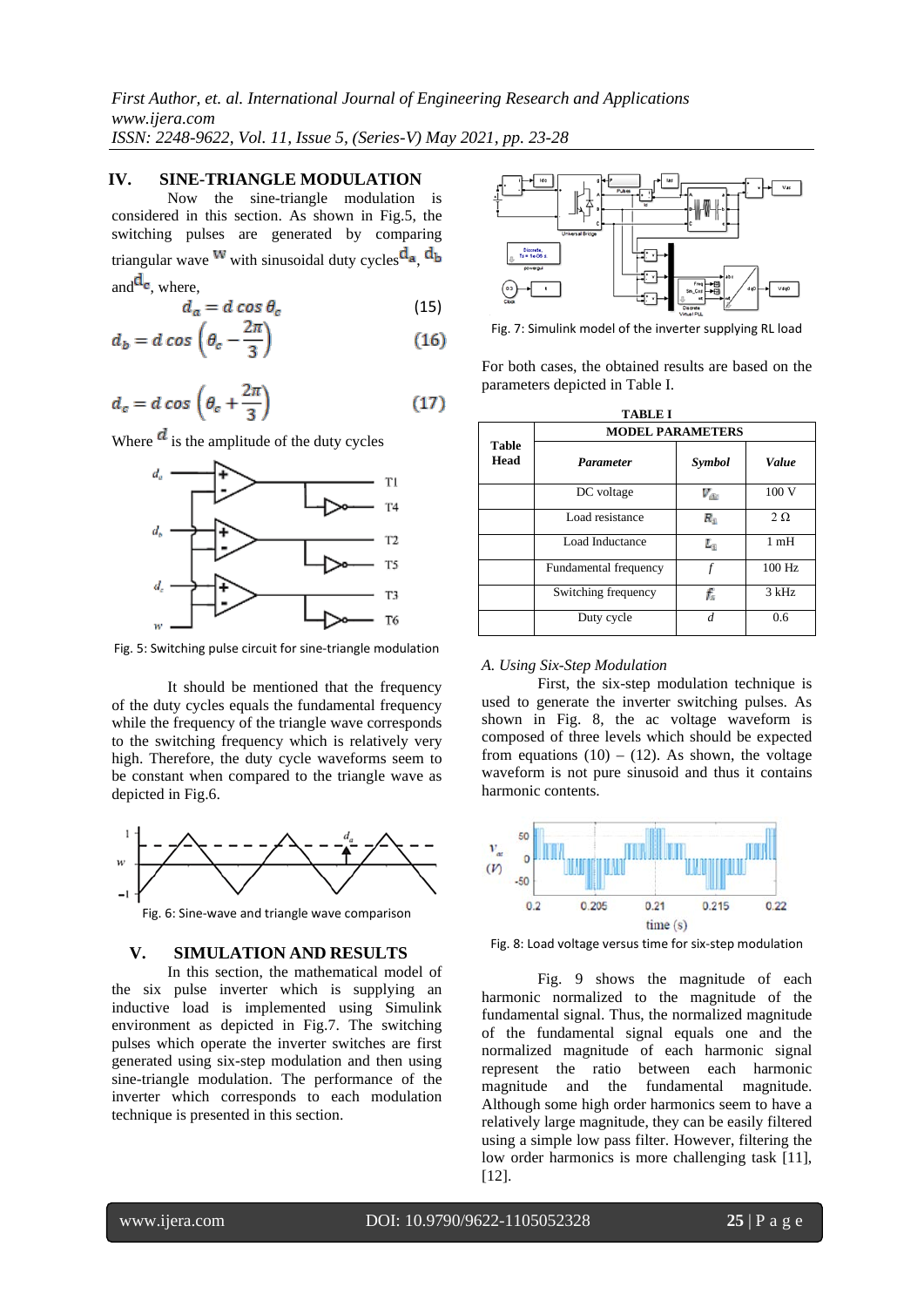

Fig. 9: Frequency spectrum for six-step modulation

The voltage reference angle is selected such that the direct axis voltage,  $V_d$  equals zero and the quadratic axis voltage,  $V_q$  equals the magnitude of the fundamental voltage waveform. As depicted in Fig 10, the average of  $V_d$  is zero and the average of  $V_q$ equals the magnitude of the fundamental component of the voltage waveform. However, they both have large harmonic contents.



Fig. 10:  $V_{\rm el}$  and  $V_{\rm e}$  versus time for six-step modulation

When a  $\mathbf{R}$  load is connected between the output terminals of the inverter, most of the high order harmonic contents in the current waveform are filtered by the load inductance as depicted in Fig.11. However, the low order harmonics are still evident in the current waveform and they require a specially designed filter to eliminate them without distorting the fundamental waveform. As a result, the total harmonic distortion (THD) is  $16.34\%$ , which is higher than the maximum percentage recommended by IEEE, i.e.  $5\%$ 



Fig. 11: Load current versus time for six-step modulation

Due to the effect of switching, the DC current will also contain harmonic contents as illustrated in Fig. 12.



Fig. 12: DC current versus time for six-step modulation

#### *B. Using Sine-Triangle Modulation*

Now the six pulses of the inverter are obtained using the sine-triangle modulation technique. The line to neutral voltage waveform is depicted in Fig.13.



In this modulation technique, the low order harmonic is eliminated as shown in the harmonic spectrum shown in Fig.14. It is evident that using sinusoidal duty cycles is the reason behind the elimination of the low order harmonic.



Fig. 14: Frequency spectrum for sine-triangle modulation

The direct axis and quadratic axis voltage waveforms are depicted in Fig. 15.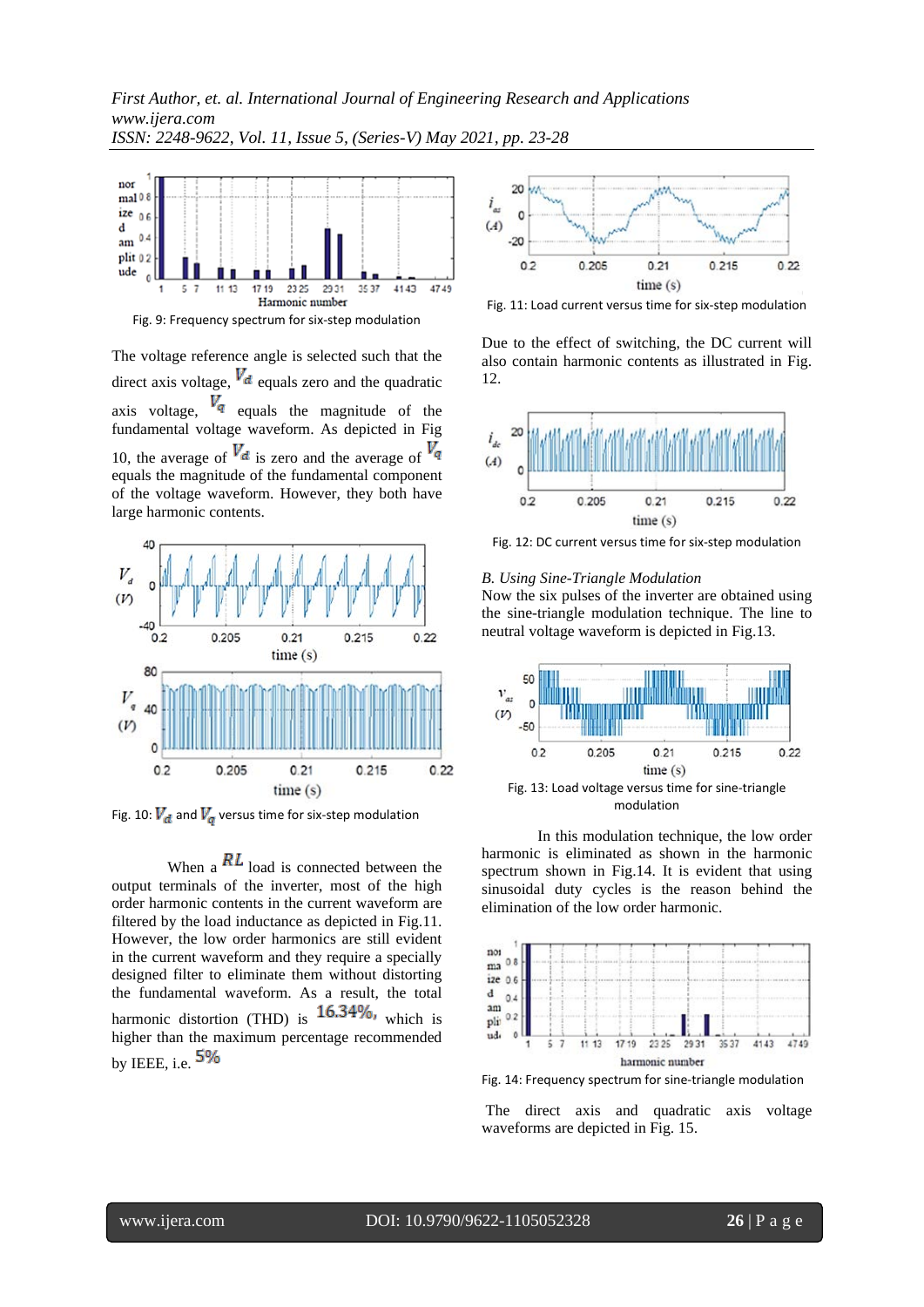

Fig. 15:  $V_{\text{eff}}$  and  $V_{\text{eff}}$  versus time for sine-triangle modulation

Since the voltage waveform contains only high order harmonics, most of the harmonic contents in the current waveform are easily filtered out by the load inductance as shown in Fig. 16. It is very clear that the current waveform shown in Fig. 16 is closer to pure sinusoid compared to the current waveform depicted in Fig. 11.therefore; the THD in the case of sine-triangle modulation is as low as 3.44% which satisfy the IEEE standard.



The DC current also contains high order harmonics as illustrated in Fig. 17. However, the average value of the DC current is less than the value when the six-step modulation is used. This is caused by the fact that, the RL load absorbs less power in the sine-triangle modulation due to the reduction in the magnitude of the fundamental component of the output voltage.



#### **VI. CONCLUSION.**

In this paper, a comparative study between six-step and sine-triangle switching techniques of a three-phase inverter supplying an RL load were considered. First, the three-phase inverter and the load were simulated using Simulink tool. After defining the model parameters, the inverter performance was evaluated for the two modulation techniques. It was noticed from the simulation results that using six-step modulation had led to a higher fundamental voltage magnitude while it had significant low order harmonics. On the other hand, the sine-triangle modulation had led to a lower fundamental voltage magnitude while the low order harmonic contents were eliminated. This makes the six-step modulation technique suitable for robust loads which require large voltage range while sinetriangle modulation technique is suitable for loads that require a voltage supply with a good quality.

#### **REFERENCES**

- [1]. Zhou, Yufei, Wenxin Huang, Ping Zhao, and Jianwu Zhao. "A transformerless gridconnected photovoltaic system based on the coupled inductor single-stage boost threephase inverter." IEEE Transactions on Power Electronics 29, no. 3 (2014): 1041-1046.
- [2]. Darwish, Ahmed, Derrick Holliday, Shehab Ahmed, Ahmed M. Massoud, and Barry W. Williams. "A single-stage three-phase inverter based on Cuk converters for PV applications." IEEE Journal of Emerging and Selected Topics in Power Electronics 2, no. 4 (2014): 797-807.
- [3]. Y. Wei, Z. Chengyong, L. Yi, and L. Gang, "A scheme of connecting microgird to AC grid via flexible power electronics interface," in Power System Technology (POWERCON), 2010 International Conference on, 2010, pp. 1-6.
- [4]. Liu, Zeng, Jinjun Liu, and Yalin Zhao. "A unified control strategy for three-phase inverter in distributed generation." IEEE Transactions on Power Electronics 29, no. 3 (2014): 1176-1191.
- [5]. Jung, Jin-Woo, Nga Thi-Thuy Vu, Dong Quang Dang, Ton Duc Do, Young-Sik Choi, and Han Ho Choi. "A three-phase inverter for a standalone distributed generation system: Adaptive voltage control design and stability analysis." IEEE Transactions on Energy Conversion 29, no. 1 (2014): 46-56.
- [6]. Falk, Andreas, Karel De Brabandere, Frank Greizer, Matthias Victor, Torben Westpahl, Henrik Wolf, and Thorsten Buelo. "Threephase inverter." U.S. Patent Application 12/322,897, filed February 9, 2009.